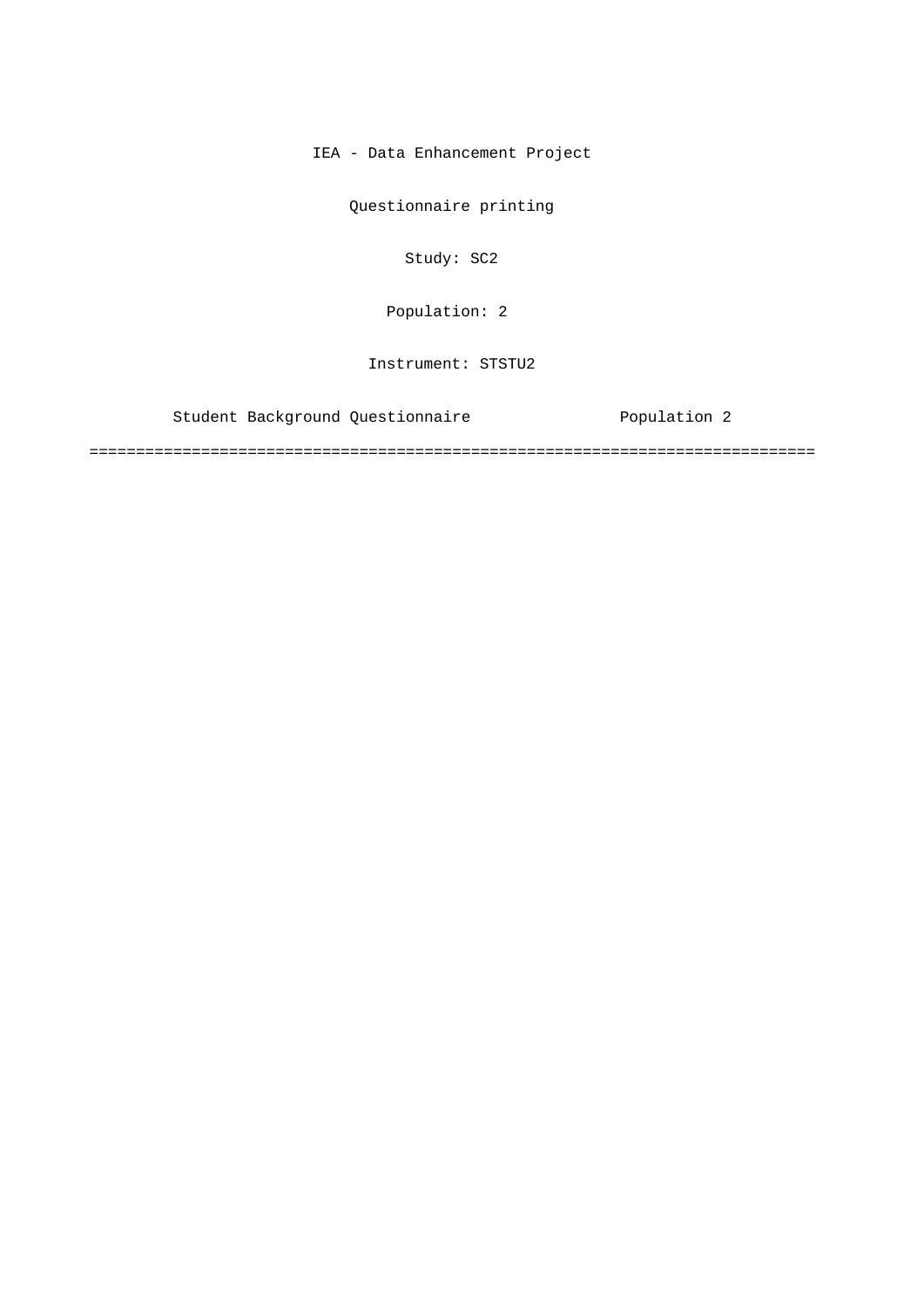$(day)$  (month) (year)  $\mathbb{AGE}$ 2 What is your sex?  $\tt A$ boy  $\mathbf{B}$ girl  ${\tt SEX}$  $\overline{3}$ How many brothers and sisters do you have?  $\mathbb A$  $\overline{0}$  $\overline{B}$  $\mathbf{1}$  $\overline{2}$  $\mathsf{C}$  $\overline{\mathbf{3}}$  $D$ 4 or more  $E$ FAMSIZE 4 What grade are you in this year? Grade 8  $\mathbb{A}$ Grade 9  $\mathbf{B}$ Grade 10  $\mathcal{C}$ YEAR What do you expect will be the \*last\* grade level for you at school? 5  $\mathbb A$ Grade 10  $\mathbf{B}$ Grade 11  $\mathsf{C}^-$ Grade 12  $D$ Grade 13 **EXPSECED** 

What is your date of birth?

 $\mathbf{1}$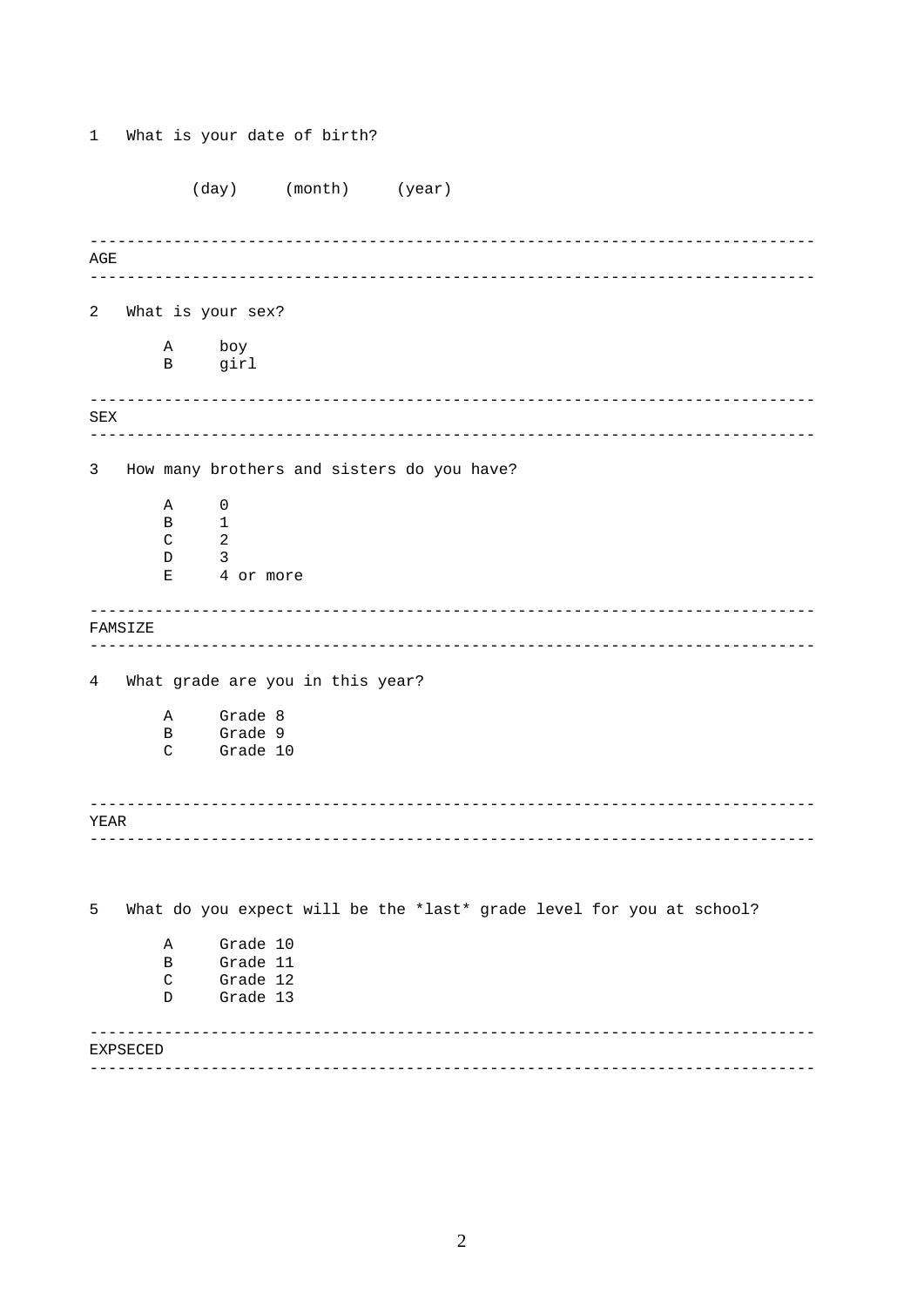<span id="page-2-0"></span>

| 6       | How many years of further education do you expect to have *after* you<br>have left secondary school?                                                                                                                                                                                                              |  |  |  |  |
|---------|-------------------------------------------------------------------------------------------------------------------------------------------------------------------------------------------------------------------------------------------------------------------------------------------------------------------|--|--|--|--|
|         | I do not expect to continue education after leaving school<br>Α<br>$1 - 2 \text{ years}$<br>В<br>$3 - 4 \text{ years}$<br>C<br>more than 4 years<br>D                                                                                                                                                             |  |  |  |  |
| POSTED  |                                                                                                                                                                                                                                                                                                                   |  |  |  |  |
| 7       | Do you expect to include any *science* subjects as part of your further<br>education?                                                                                                                                                                                                                             |  |  |  |  |
|         | I expect to include science subjects.<br>Α<br>I do *not* expect to include science subjects.<br>В<br>I do *not* expect to continue my education after leaving school.<br>C                                                                                                                                        |  |  |  |  |
| POSTSCI |                                                                                                                                                                                                                                                                                                                   |  |  |  |  |
| 8       | What occupation do you *expect* to enter after you have finished your<br>schooling?                                                                                                                                                                                                                               |  |  |  |  |
|         | 2                                                                                                                                                                                                                                                                                                                 |  |  |  |  |
| 9       | Please describe your expected occupation as clearly as you can. Please<br>state te duties you expect to perform and the type of organization you<br>expect to work for.                                                                                                                                           |  |  |  |  |
| EXPOCC  |                                                                                                                                                                                                                                                                                                                   |  |  |  |  |
| 10      | For each *science* subject you are studying *this year* please state:<br>1) the name of the science subject<br>2) the name of the science teacher<br>3) the number of periods per week of class time for the subject<br>4) the number of boys in the science class<br>5) the number of girls in the science class |  |  |  |  |
|         | (2)<br>(1)<br>(3)<br>(5)<br>(4)<br>Name of Mame of science Number of Number of Number of<br>science teacher<br>boys<br>periods<br>girls<br>subject<br>per week<br>(a)<br>(b)<br>(c)                                                                                                                               |  |  |  |  |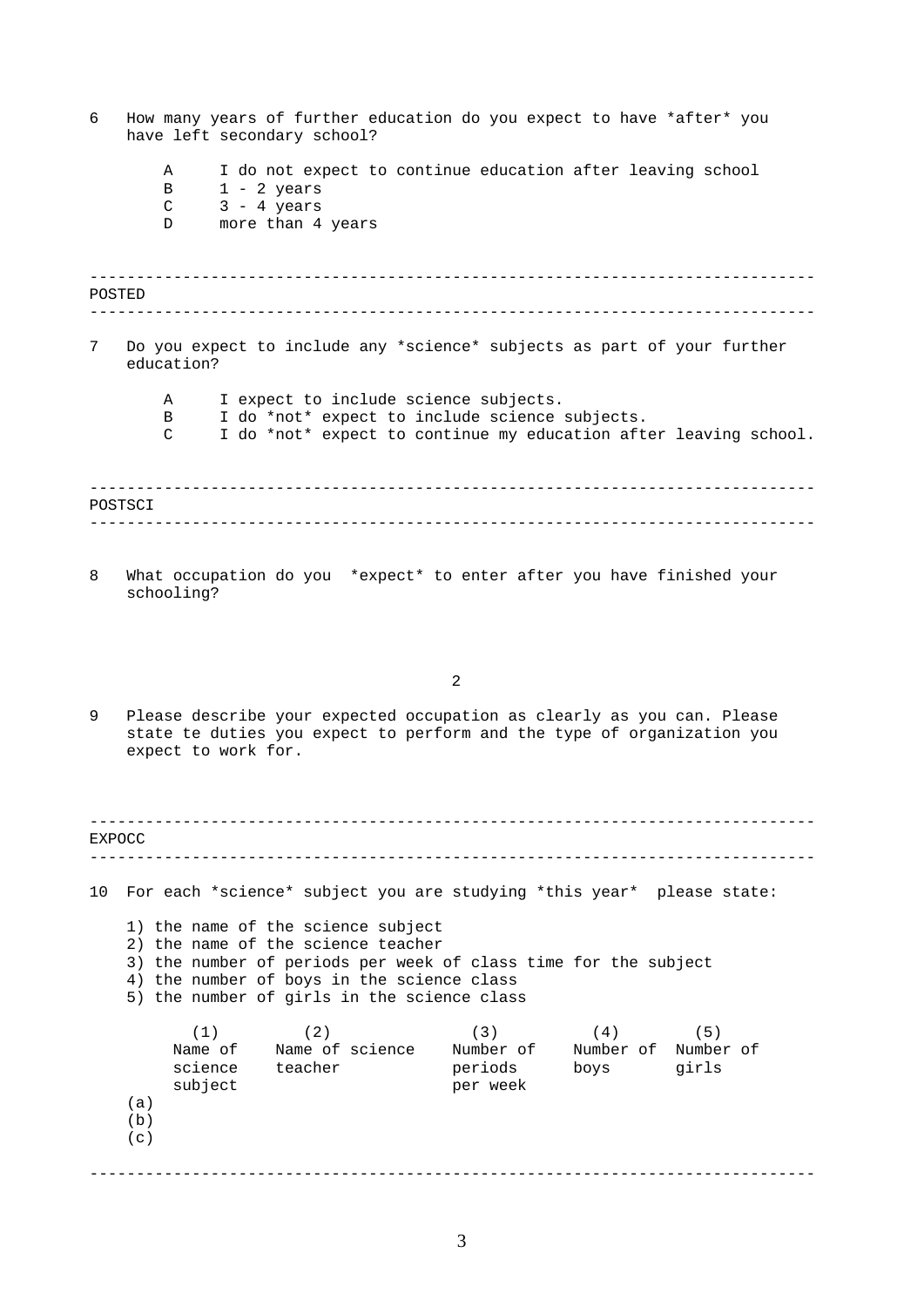------------------------------------------------------------------------------ ------------------------------------------------------------------------------ ------------------------------------------------------------------------------ ------------------------------------------------------------------------------ ------------------------------------------------------------------------------ ------------------------------------------------------------------------------ ------------------------------------------------------------------------------ ------------------------------------------------------------------------------ ------------------------------------------------------------------------------ CLS1SUB CLS1TCHR CLS1HRS CLS1BOYS CLS1GIRL CLS1SUB CLS1TCHR CLS1HRS CLS1BOYS CLS1GIRL CLS1SUB CLS1TCHR CLS1HRS CLS1BOYS CLS1GIRL CLS1SUB CLS1TCHR CLS1HRS CLS1BOYS CLS1GIRL CLS1SUB CLS1TCHR CLS1HRS CLS1BOYS CLS1GIRL CLS2SUB CLS2TCHR CLS2HRS CLS2BOYS CLS2GIRL CLS2SUB CLS2TCHR CLS2HRS CLS2BOYS CLS2GIRL CLS2SUB CLS2TCHR CLS2HRS CLS2BOYS CLS2GIRL CLS2SUB CLS2TCHR CLS2HRS CLS2BOYS CLS2GIRL CLS2SUB CLS2TCHR CLS2HRS CLS2BOYS CLS2GIRL CLS3SUB CLS3TCHR CLS3HRS CLS3BOYS CLS3GIRL CLS3SUB CLS3TCHR CLS3HRS CLS3BOYS CLS3GIRL CLS3SUB CLS3TCHR CLS3HRS CLS3BOYS CLS3GIRL CLS3SUB CLS3TCHR CLS3HRS CLS3BOYS CLS3GIRL CLS3SUB CLS3TCHR CLS3HRS CLS3BOYS CLS3GIRL CLS4SUB CLS4TCHR CLS4HRS CLS4BOYS CLS4GIRL CLS4SUB CLS4TCHR CLS4HRS CLS4BOYS CLS4GIRL CLS4SUB CLS4TCHR CLS4HRS CLS4BOYS CLS4GIRL CLS4SUB CLS4TCHR CLS4HRS CLS4BOYS CLS4GIRL CLS4SUB CLS4TCHR CLS4HRS CLS4BOYS CLS4GIRL 11 About how many hours a week do you usually spend on homework or other school work \*out of class\* for \*all\* subjects (including science)? A I never have homework. B up to 2 hours C 3 - 5 hours D 6 - 10 hours E 11 - 20 hours F more than 20 hours HMWKALL. 12 About how many hours a week do you usually spend on homework or other school work \*out of class\* for \*science\* subjects? A I never have science homework. B up to 2 hours C 3 - 5 hours D 6 - 10 hours E more than 10 hours **HMWKSCT** 13 The marks that I get in \*science\* are usually A better than in most other subjects. B about average compared with other subjects. C worse than in most other subjects. MARKSCI 14 The marks that I get in \*mathematics\* are usually A better than in most other subjects. B about average compared with other subjects. C worse than in most other subjects. MARKMATH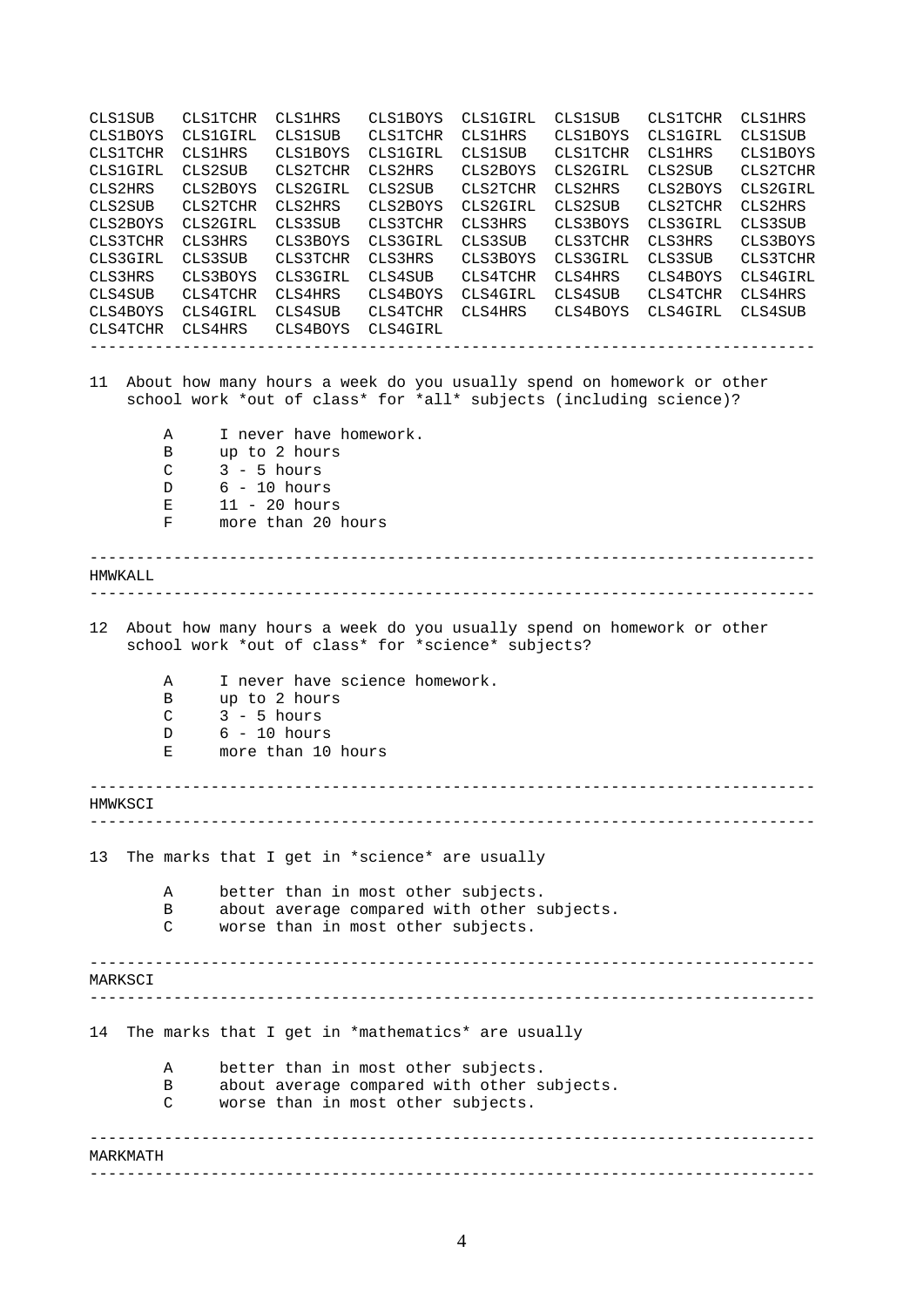------------------------------------------------------------------------------ ------------------------------------------------------------------------------ ------------------------------------------------------------------------------ ------------------------------------------------------------------------------ ------------------------------------------------------------------------------ ------------------------------------------------------------------------------ ------------------------------------------------------------------------------ ------------------------------------------------------------------------------ ------------------------------------------------------------------------------ ------------------------------------------------------------------------------ ------------------------------------------------------------------------------ ------------------------------------------------------------------------------ 15 I like \*science\* A more than most other subjects. B about the same as other subjects. C less than most other subjects. LIKESCI 16 I like \*mathematics\* A more than most other subjects. B about the same as other subjects. C less than most other subjects. LIKEMATH 17 Do you have an electronic calculator for your own use at school (either your own calculator or one supplied by the school)? A yes B no CALCOWN 18 Did you use an electronic calculator for \*any\* of the items in the science tests in this booklet? A yes B no CALCUSE 19 Are there any computers at your school? A yes B no CPTRSCH 20 How much time \*each week\* do you spend using a computer at your school? A I never use a computer at school B up to 2 hours  $C$   $3 - 5$  hours D 6 - 10 hours E more than 10 hours CPTRUSE.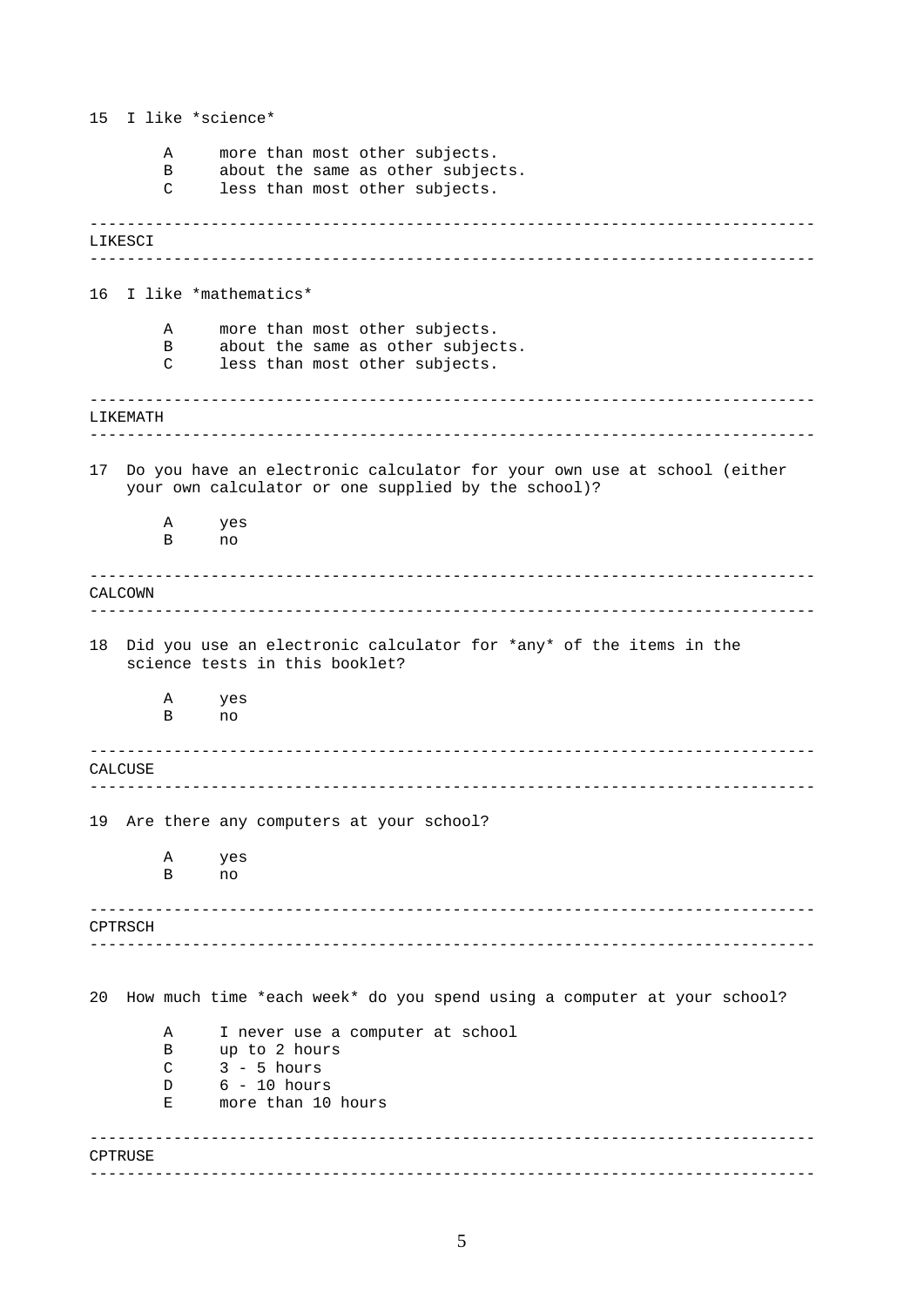21 What is your father's occupation?

(If your father is no longer alive, please state you guardian's occupation. If you do not have a guardian, please state the occupation of your father before he died.)

22 Please describe your father's occupation as clearly as you can.

------------------------------------------------------------------------------ ------------------------------------------------------------------------------  $-$ ------------------------------------------------------------------------------ ------------------------------------------------------------------------------ ------------------------------------------------------------------------------ ------------------------------------------------------------------------------ ------------------------------------------------------------------------------ ------------------------------------------------------------------------------ ------------------------------------------------------------------------------ FOCC 23 What was your father's last grade or level at secondary school? A before Grade 10 B Grade 10 C Grade 11 D Grade 12 FSECED 24 How many years of education did your father receive \*after\* leaving secondary school? A no further education after secondary school B 1 - 2 years  $C$  3 - 4 years D more than 4 years FPOSTED 25 What is your mother's occupation? 26 Please describe your mother's occupation as clearly as you can. MOCC 27 What was your mother's last grade or level at secondary school? A before Grade 10 B Grade 10 C Grade 11 D Grade 12 MSECED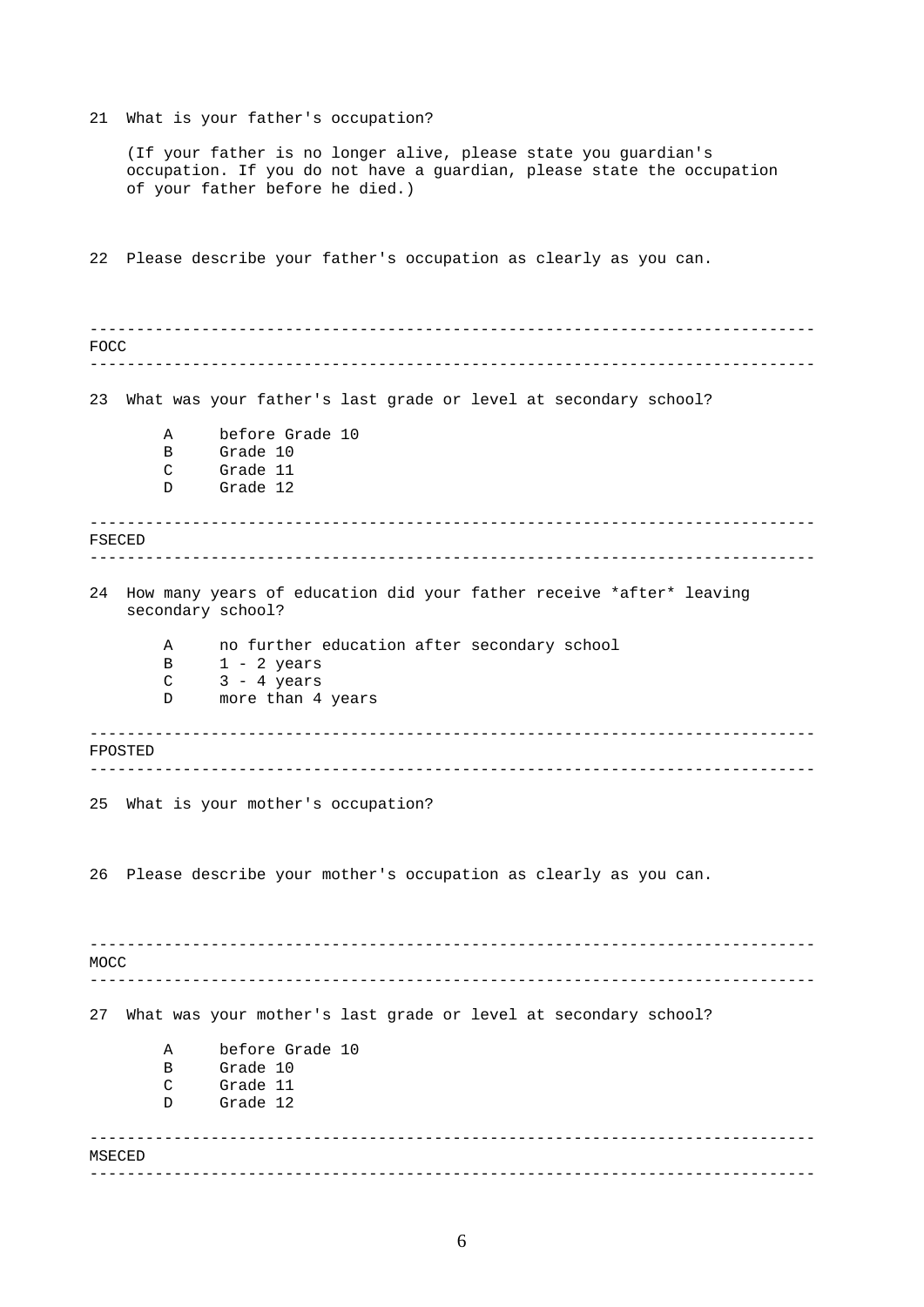| How many years of education did your mother receive *after* leaving<br>28<br>secondary school? |                            |                                                                                                         |  |  |
|------------------------------------------------------------------------------------------------|----------------------------|---------------------------------------------------------------------------------------------------------|--|--|
|                                                                                                | Α<br>B<br>$\mathsf C$<br>D | no further education after secondary school<br>$1 - 2$ years<br>$3 - 4$ years<br>more than 4 years      |  |  |
|                                                                                                | MPOSTED                    |                                                                                                         |  |  |
|                                                                                                |                            |                                                                                                         |  |  |
| 29                                                                                             |                            | In which country were you born?                                                                         |  |  |
| CNTRY                                                                                          |                            |                                                                                                         |  |  |
| 30                                                                                             |                            | In which country was your father born?                                                                  |  |  |
|                                                                                                |                            |                                                                                                         |  |  |
| FCNTRY                                                                                         |                            |                                                                                                         |  |  |
|                                                                                                |                            |                                                                                                         |  |  |
| 31                                                                                             |                            | In which country was your mother born?                                                                  |  |  |
| MCNTRY                                                                                         |                            |                                                                                                         |  |  |
|                                                                                                |                            | 32 How many years have you lived in (country)?                                                          |  |  |
|                                                                                                |                            |                                                                                                         |  |  |
|                                                                                                |                            | years                                                                                                   |  |  |
|                                                                                                | YRSCNTRY                   |                                                                                                         |  |  |
|                                                                                                |                            |                                                                                                         |  |  |
| 33                                                                                             |                            | Please write down the name of the language most often used when you<br>speak with your parents at home. |  |  |
|                                                                                                |                            |                                                                                                         |  |  |
| HOMELANG                                                                                       |                            |                                                                                                         |  |  |